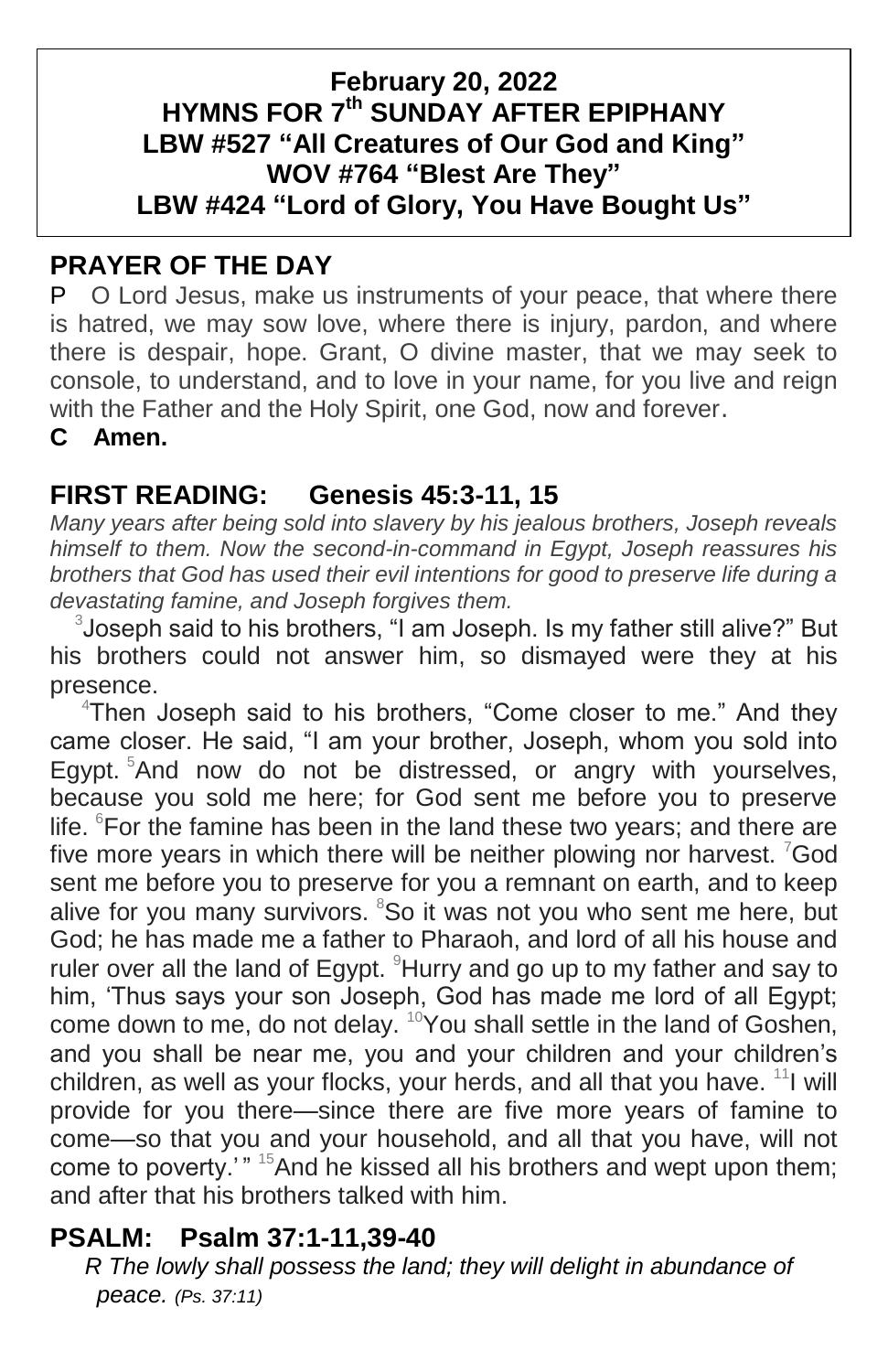| <sup>1</sup> Do not be provoked by evildoers;                              |
|----------------------------------------------------------------------------|
| do not be jealous of those who do wrong.                                   |
| $2$ For they shall soon wither like the grass,                             |
| and like the green grass fade away.                                        |
| <sup>3</sup> Put your trust in the LORD and do good;                       |
| dwell in the land and find safe pasture.                                   |
| $4$ Take delight in the LORD,                                              |
| who shall give you your heart's desire. R                                  |
| $5$ Commit your way to the LORD; put your trust in the LORD,               |
| and see what God will do.                                                  |
| $\mathrm{^{6}}$ The Lorp will make your vindication as clear as the light  |
| and the justice of your case like the noonday sun.                         |
| $7$ Be still before the LORD and wait patiently.                           |
| Do not be provoked by the one who prospers, the one who                    |
| succeeds in evil schemes.                                                  |
| <sup>8</sup> Refrain from anger, leave rage alone;                         |
| do not be provoked; it leads only to evil. R                               |
| <sup>9</sup> For evildoers shall be cut off,                               |
| but those who hope in the LORD shall possess the land.                     |
| $10$ In a little while the wicked shall be no more;                        |
| even if you search out their place, they will not be there.                |
| $11$ But the lowly shall possess the land;                                 |
| they will delight in abundance of peace.                                   |
| <sup>39</sup> But the deliverance of the righteous comes from you, O LORD; |
| you are their stronghold in time of trouble.                               |
| $40\gamma$ ou, O LORD, will help them and rescue them;                     |
| you will rescue them from the wicked and deliver them, because in          |
| you they seek refuge. R                                                    |

# **SECOND READING: 1 Corinthians 15:35-38, 42-50**

In the Apostles' Creed, we speak of the "resurrection of the body, and the life *everlasting." Using the metaphor of a planted seed and the story of Adam, Paul preaches passionately about the mystery of following Christ's perfect life into eternity.*

 $35$ But someone will ask, "How are the dead raised? With what kind of body do they come?" <sup>36</sup>Fool! What you sow does not come to life unless it dies.  $37$ And as for what you sow, you do not sow the body that is to be, but a bare seed, perhaps of wheat or of some other grain. <sup>38</sup>But God gives it a body as he has chosen, and to each kind of seed its own body.

 $42$ So it is with the resurrection of the dead. What is sown is perishable, what is raised is imperishable. <sup>43</sup>It is sown in dishonor, it is raised in glory. It is sown in weakness, it is raised in power. <sup>44</sup>It is sown a physical body, it is raised a spiritual body. If there is a physical body, there is also a spiritual body. <sup>45</sup>Thus it is written, "The first man, Adam, became a living being"; the last Adam became a life-giving spirit. <sup>46</sup>But it is not the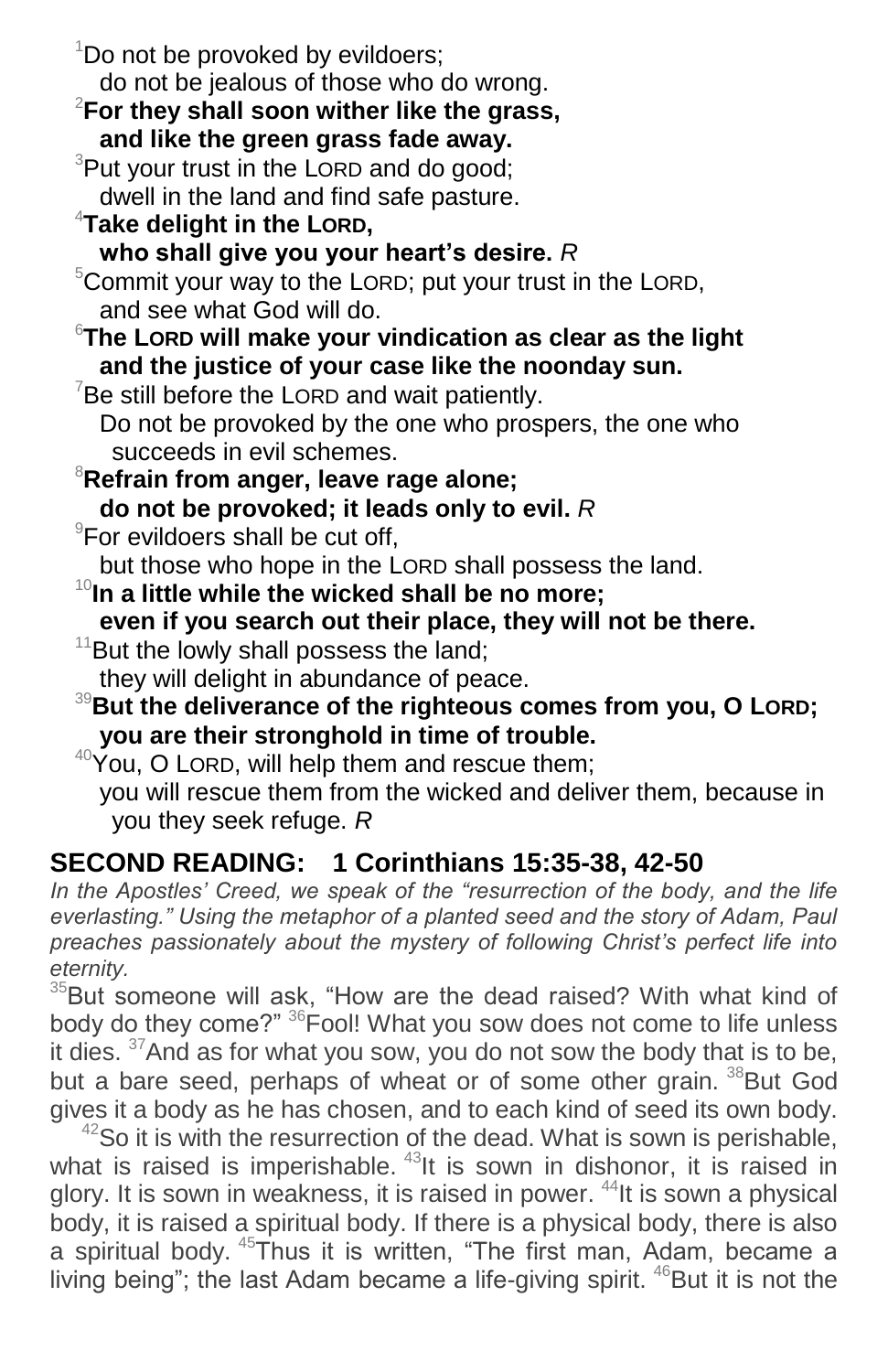spiritual that is first, but the physical, and then the spiritual.  $47$ The first man was from the earth, a man of dust; the second man is from heaven. <sup>48</sup>As was the man of dust, so are those who are of the dust; and as is the man of heaven, so are those who are of heaven.  $49$  Just as we have borne the image of the man of dust, we will also bear the image of the man of heaven.

 $50$ What I am saying, brothers and sisters, is this: flesh and blood cannot inherit the kingdom of God, nor does the perishable inherit the imperishable.

## **GOSPEL: Luke 6:27-38**

*Jesus continues to address a crowd of his disciples. He invites his followers to shower radical love, blessing, forgiveness, generosity, and trust even on enemies and outsiders. Living in harmony with God's intent brings the reward of overflowing blessing.*

[Jesus said:]<sup>27</sup> "But I say to you that listen, Love your enemies, do good to those who hate you, <sup>28</sup>bless those who curse you, pray for those who abuse you.  $^{29}$ If anyone strikes you on the cheek, offer the other also; and from anyone who takes away your coat do not withhold even your shirt.  $30\text{G}$  ive to everyone who begs from you; and if anyone takes away your goods, do not ask for them again. <sup>31</sup>Do to others as you would have them do to you.

<sup>32</sup>"If you love those who love you, what credit is that to you? For even sinners love those who love them. <sup>33</sup>If you do good to those who do good to you, what credit is that to you? For even sinners do the same. <sup>34</sup>If you lend to those from whom you hope to receive, what credit is that to you? Even sinners lend to sinners, to receive as much again. <sup>35</sup>But love your enemies, do good, and lend, expecting nothing in return. Your reward will be great, and you will be children of the Most High; for he is kind to the ungrateful and the wicked.  $36$ Be merciful, just as your Father is merciful.

 $37^{\circ}$ Do not judge, and you will not be judged; do not condemn, and you will not be condemned. Forgive, and you will be forgiven; <sup>38</sup>give, and it will be given to you. A good measure, pressed down, shaken together, running over, will be put into your lap; for the measure you give will be the measure you get back."

## **PRAYERS OF INTERCESSION**

P The Spirit of the Lord is poured out upon us in abundance; so we are bold to pray for the church, the world, and all that God has made. *A brief silence.*

You teach us to love our neighbors and enemies alike. Encourage your church to follow the leading of your love, especially when it is risky or difficult. Help us to show mercy just as we have first received mercy. God of grace,

**C hear our prayer.**